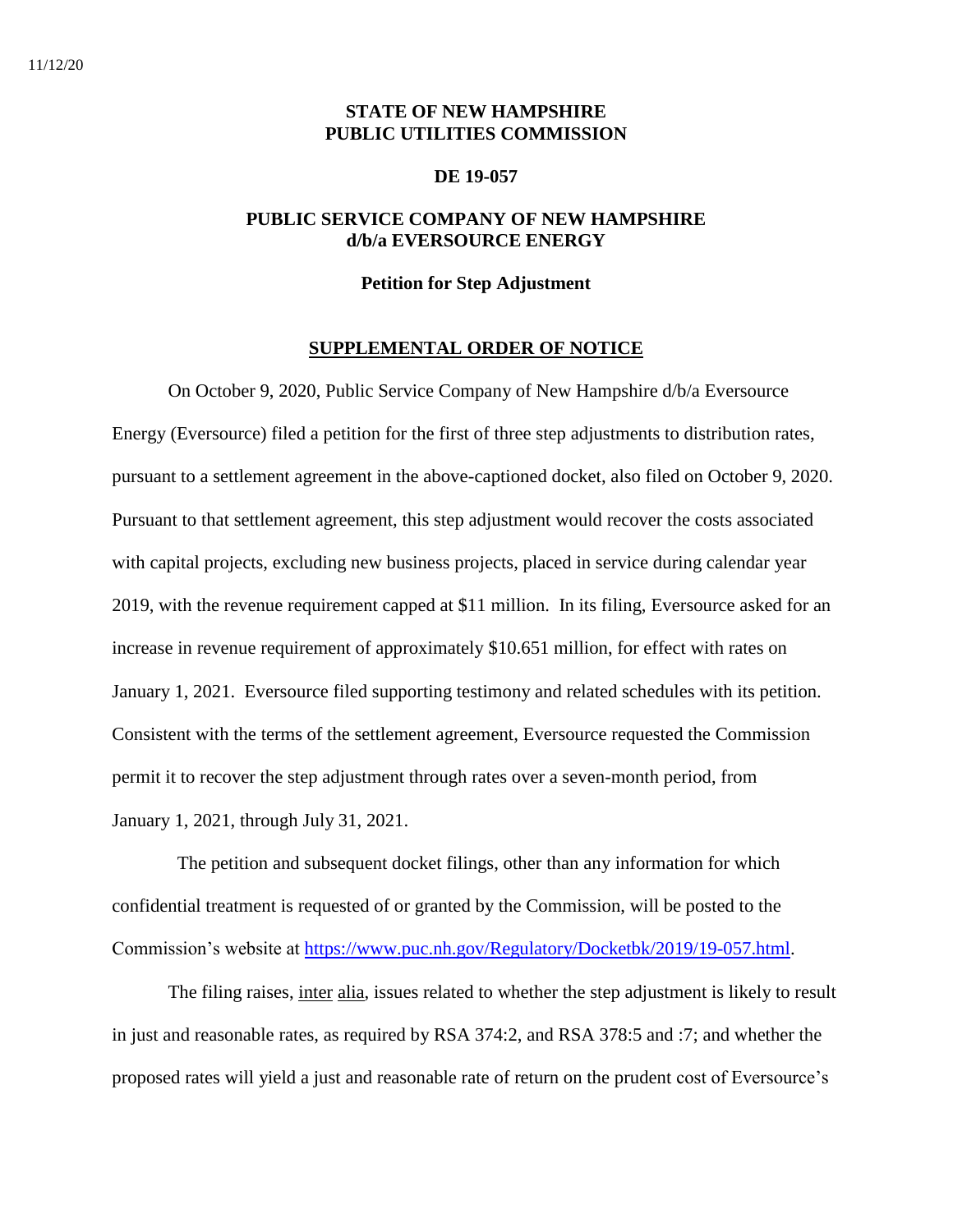capital improvements that are used and useful in the provision of utility service to the public. Each party has the right to have an attorney represent the party at the party's own expense.

## **Based upon the foregoing, it is hereby**

**ORDERED**, that, consistent with Governor Christopher T. Sununu's Emergency Order #12, the Commission will hold a web-enabled remote hearing, pursuant to N.H. Admin. R., Puc 203.12, on December 1, 2020 and December 3, 2020 at 10:00 a.m. Members of the public who wish to access the hearing may do so [by clicking here.](https://www.puc.nh.gov/Regulatory/Calendar-Remote.html) **If you have any difficulty obtaining access to this remote event, please notify the Commission by calling (603) 271- 2431 as soon as possible;** and it is

**FURTHER ORDERED**, that pursuant to N.H. Admin. R., Puc 203.12, Eversource shall notify all persons desiring to be heard at this hearing by publishing a copy of this order of notice on its website no later than one business day after the date of issue. In addition, the Executive Director shall publish this order of notice on the Commission's website no later than one business day after the date of issue; and it is

**FURTHER ORDERED**, that, consistent with N.H. Admin. R., Puc 203.17 and Puc 203.02, any party seeking to intervene in the proceeding shall file with the Commission a petition to intervene with copies sent to Eversource and the Office of the Consumer Advocate on or before November 26, 2020, such petition stating the facts demonstrating how its rights, duties, privileges, immunities, or other substantial interests may be affected by the proceeding, consistent with N.H. Admin. R., Puc 203.17. Pursuant to the secretarial letter issued on March 17, 2020, which is posted on the Commission's website at [https://www.puc.nh.gov/Regulatory/Secretarial%20Letters/20200317-SecLtr-Temp-Changes-in-](https://www.puc.nh.gov/Regulatory/Secretarial%20Letters/20200317-SecLtr-Temp-Changes-in-Filing-Requirements.pdf)[Filing-Requirements.pdf,](https://www.puc.nh.gov/Regulatory/Secretarial%20Letters/20200317-SecLtr-Temp-Changes-in-Filing-Requirements.pdf) any party seeking to intervene may elect to submit this filing in electronic form; and it is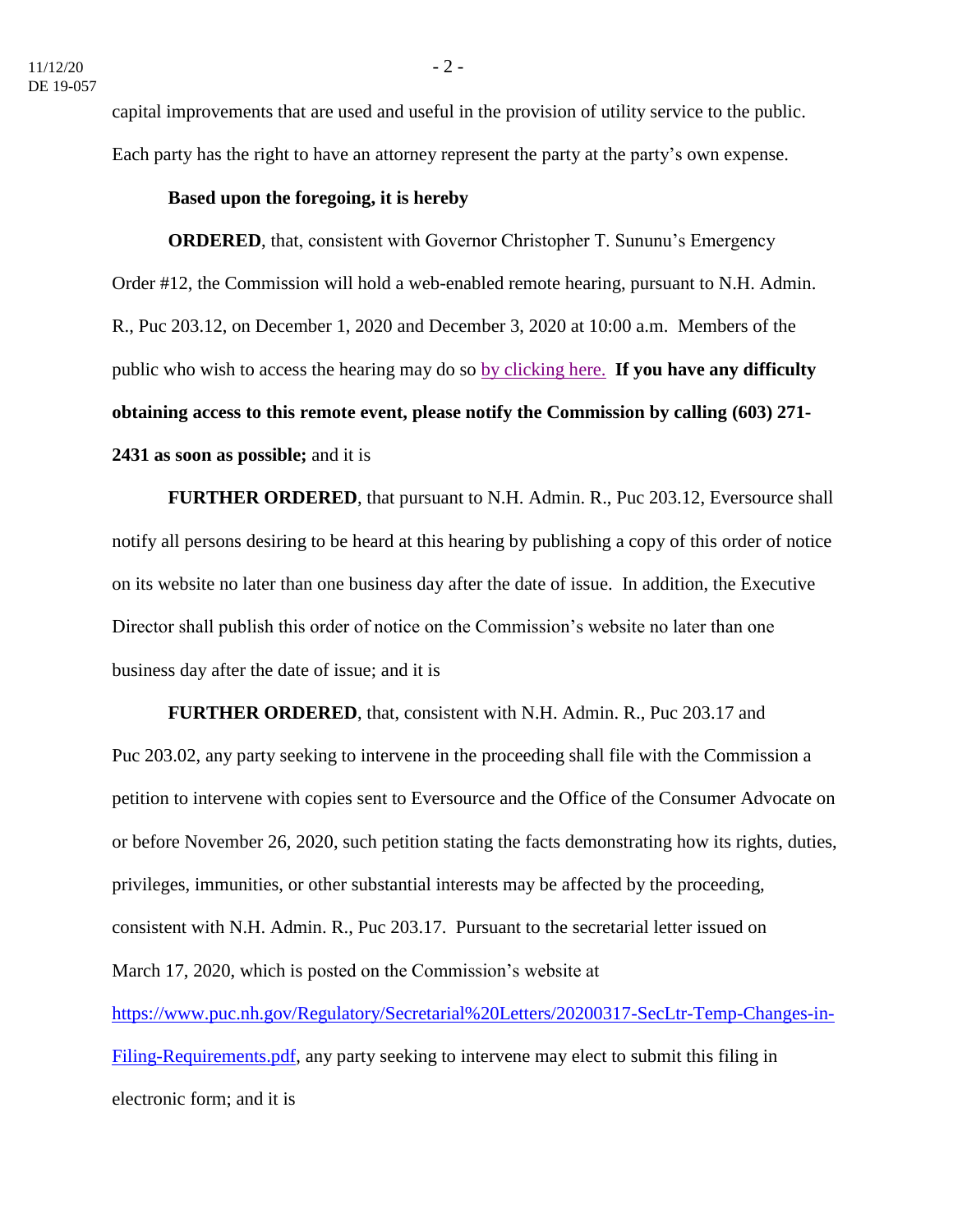## **FURTHER ORDERED**, that any party objecting to a petition to intervene make said

objection on or before December 1, 2020.

By order of the Public Utilities Commission of New Hampshire this twelfth day of

November, 2020.

 $0$ aud  $\Delta$ 

Debra A. Howland Executive Director

Individuals needing assistance or auxiliary communication aids due to sensory impairment or other disability should contact the Americans with Disabilities Act Coordinator, NHPUC, 21 S. Fruit St., Suite 10, Concord, New Hampshire 03301-2429; 603-271-2431; TDD Access: Relay N.H. 1-800-735-2964. Notification of the need for assistance should be made one week prior to the scheduled event.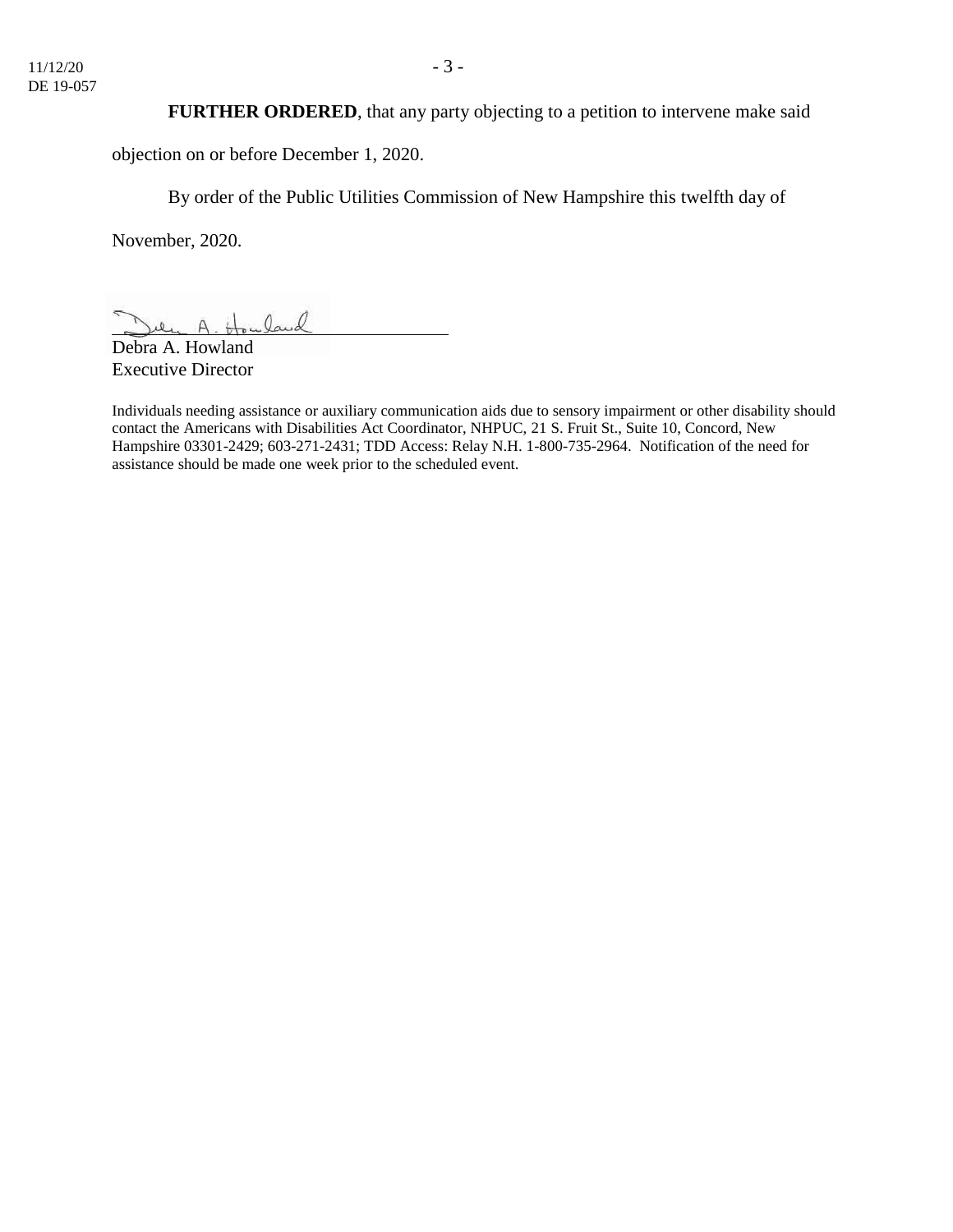# Service List - Docket Related

Docket#: 19-057

Printed: 11/12/2020

Email Addresses

ExecutiveDirector@puc.nh.gov palvarez@wiredgroup.net suzanne.amidon@puc.nh.gov robert.bersak@eversource.com mbirchard@keyesfox.com aboyd@acadiacenter.org brianna@cleanenergynh.org james.brennan@oca.nh.gov kelly@cleanenergynh.org brian.buckley@puc.nh.gov rburke@nhla.org richard.chagnon@puc.nh.gov pradip.chattopadhyay@oca.nh.gov jessica.chiavara@eversource.com john@johncoffman.net roger@fsconline.com kristi.davie@eversource.com johndefever@yahoo.com kurt.demmer@puc.nh.gov allen.desbiens@eversource.com paul.dexter@puc.nh.gov troy.dixon@eversource.com jdonahue@preti.com pearl.donohoo-vallett@brattle.com jay.dudley@puc.nh.gov Stephen.Eckberg@puc.nh.gov eemerson@primmer.com matthew.fossum@eversource.com tom.frantz@puc.nh.gov mhorne@hcc-law.com tklaes@blueridgecs.com donald.kreis@oca.nh.gov erica.menard@eversource.com tmlarkinassociates@gmail.com madeleine@cleanenergynh.org karen.moran@puc.nh.gov scott@sjmuellerlaw.com dmullinax@blueridgecs.com rnelson@strategen.com elizabeth.nixon@puc.nh.gov amanda.noonan@puc.nh.gov ocalitigation@oca.nh.gov rebecca.ohler@des.nh.gov